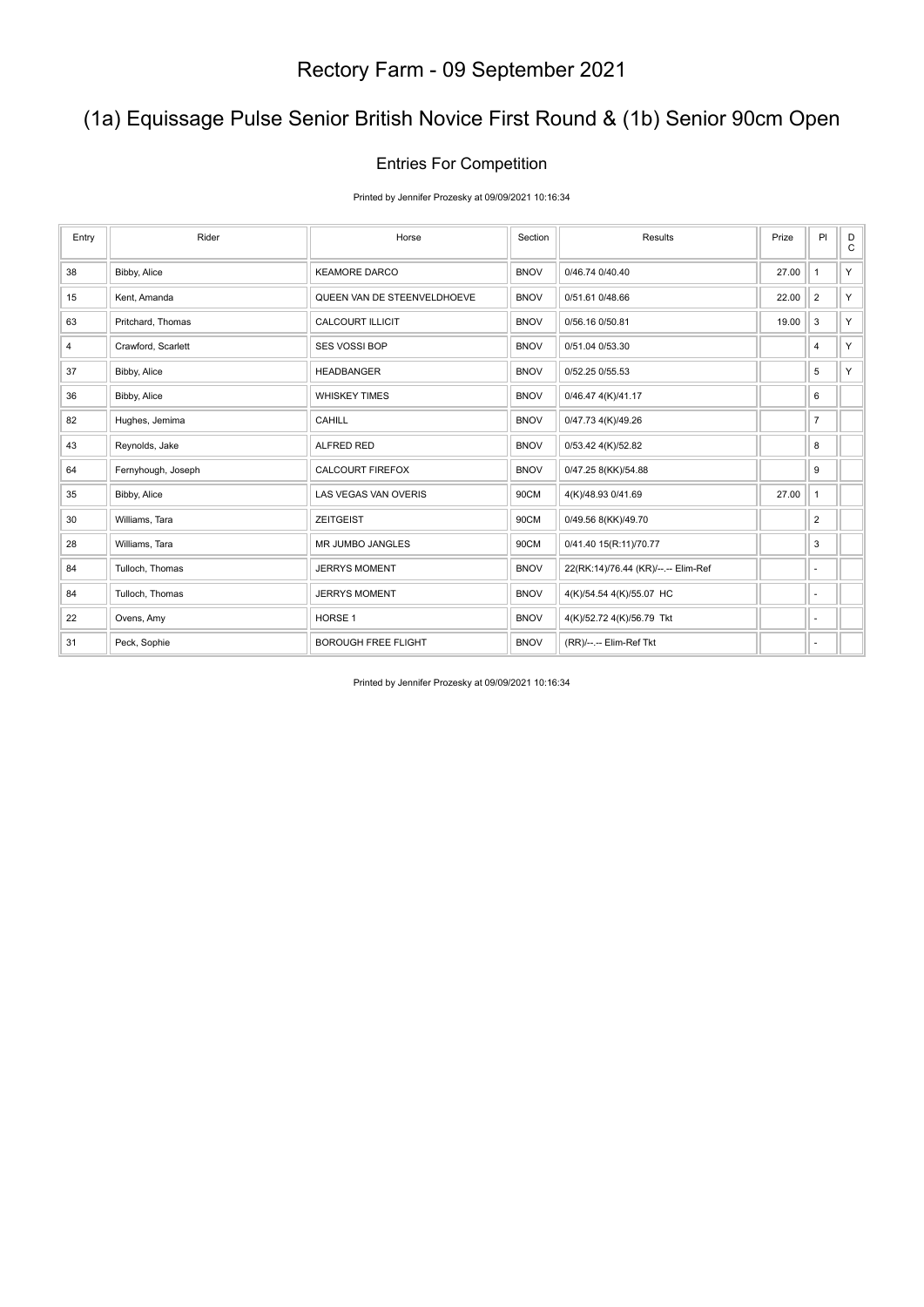## (2a) Nupafeed Supplements Senior Discovery - First Round & (2b) Senior 1.00m Open

#### Entries For Competition

Printed by Jennifer Prozesky at 09/09/2021 12:04:30

| Entry | Rider               | Horse                       | Section | Results                           | Prize | PI                       | $_{\rm C}^{\rm D}$ |
|-------|---------------------|-----------------------------|---------|-----------------------------------|-------|--------------------------|--------------------|
| 23    | Backstrom, Samantha | <b>EMPIRE OF THE SUN</b>    | D       | 0/51.35 0/41.12                   | 32.00 | $\mathbf{1}$             | Y                  |
| 38    | Bibby, Alice        | <b>KEAMORE DARCO</b>        | D       | 0/48.34 0/41.45                   | 25.00 | $\overline{2}$           | Y                  |
| 94    | Marins, Rafael      | NPS INTO THE BLUE           | D       | 0/48.17 0/42.25                   | 22.00 | $\mathsf 3$              | Y.                 |
| 81    | Hughes, Jemima      | <b>KILMANAC LARRY</b>       | D       | 0/47.55 0/42.44                   |       | 4                        | Y.                 |
| 45    | Putt, Phoebe        | <b>JALEXIA</b>              | D       | 0/45.23 0/43.23                   |       | 5                        | Y                  |
| 15    | Kent, Amanda        | QUEEN VAN DE STEENVELDHOEVE | D       | 0/52.51 0/46.30                   |       | 6                        | Y.                 |
| 35    | Davis, Katherine    | LAS VEGAS VAN OVERIS        | D       | 4(K)/47.50 0/41.05                |       | $\overline{7}$           |                    |
| 65    | Fernyhough, Joseph  | CALCOURT CLEAR GOLD         | D       | 0/50.89 4(K)/46.23                |       | 8                        |                    |
| 80    | Warneford, Claire   | VANGEL SABELLE              | D       | 0/51.33 4(K)/50.76                |       | 9                        |                    |
| 75    | Coudray, Tiana      | CHRONOGRAPH                 | D       | 0/55.87 4(K)/53.43                |       | 10                       |                    |
| 19    | Lisi, Luisa         | DELTA DIAMOND GEEZA         | D       | 5(R:1)/63.28 0/52.35              |       | 11                       |                    |
| 69    | Steven, Lorna       | AMAR DE LÉAU                | D       | 17(R:13)/75.24 0/54.05            |       | 12                       |                    |
| 50    | Codner, Gemma       | FUTURE CANTATA              | 1.00M   | 0/47.97 0/43.38                   | 32.00 | $\mathbf{1}$             | Y.                 |
| 25    | Dimery, Emily Clare | THE STIG                    | 1.00M   | 4(R)/57.35 0/40.48                | 25.00 | $\overline{2}$           |                    |
| 26    | Barrett, Katie      | ANY DOLLAR K                | 1.00M   | 0/47.80 4(K)/45.90                |       | 3                        |                    |
| 75    | Coudray, Tiana      | CHRONOGRAPH                 | D       | 4(K)/55.00 0/58.03 HC             |       | ٠                        |                    |
| 69    | Steven, Lorna       | AMAR DE LÉAU                | D       | 4(K)/53.71 4(K)/52.86 HC          |       | $\overline{\phantom{a}}$ |                    |
| 72    | Coudray, Tiana      | <b>MISTER MOXIE</b>         | D       | 0/53.36 0/55.41 Tkt               |       | ÷,                       |                    |
| 5     | Crawford, Talulla   | ODYSSEUS OPTIMUS            | 1.00M   | 11(RK:3)/65.30 (R)/--.-- Elim-Ref |       | $\sim$                   |                    |
| 5     | Crawford, Talulla   | ODYSSEUS OPTIMUS            | 1.00M   | 0/44.80 0/46.68 HC                |       | ÷,                       |                    |
| 31    | Bibby, Alice        | <b>UNREG</b>                | 1.00M   | 4(K)/48.15 0/50.75 Tkt            |       | ٠                        |                    |

Printed by Jennifer Prozesky at 09/09/2021 12:04:30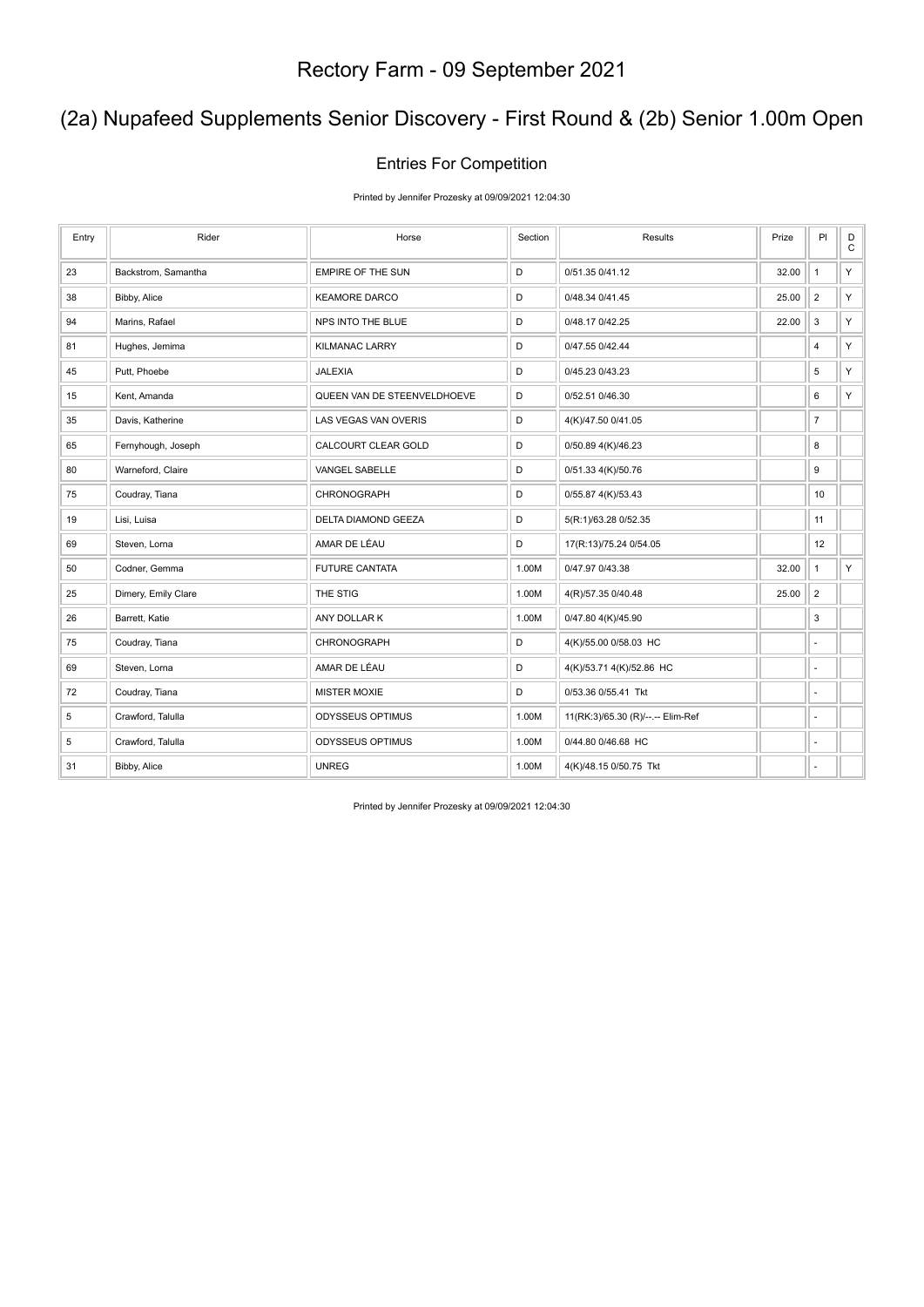# 3 Senior 1.05m Open

#### Entries For Competition

#### Printed by Jennifer Prozesky at 09/09/2021 12:03:39

| Entry | Rider                    | Horse                  | Results               | Prize | P                        | D<br>$\mathbf{C}$ |
|-------|--------------------------|------------------------|-----------------------|-------|--------------------------|-------------------|
| 24    | Poole, Katy Ann          | <b>LADY GAGA III</b>   | 0/39.86 0/42.43       | 32.00 |                          | Y                 |
| 68    | Mcneil, Jemma            | ZINZARO                | 0/39.26 0/44.37       | 25.00 | $\overline{2}$           | Y                 |
| 87    | Bond, Mackenzie          | <b>MUDDY MIRACLE</b>   | 0/37.12 0/44.47       | 22.00 | 3                        | Y                 |
| 19    | Lisi, Luisa              | DELTA DIAMOND GEEZA    | 0/37.65 4(K)/43.64    |       | 4                        |                   |
| 26    | Barrett, Katie           | ANY DOLLAR K           | 4(K)/37.35 0/49.53    |       | 5                        |                   |
| 80    | Warneford, Claire        | VANGEL SABELLE         | 4(K)/41.55 0/58.67    |       | 6                        |                   |
| 45    | Putt, Phoebe             | JALEXIA                | 4(K)/38.30 4(K)/43.92 |       | $\overline{7}$           |                   |
| 85    | Tulloch, Thomas          | <b>BALLY FLAPJACK</b>  | 8(KK)/39.39 0/56.35   |       | 8                        |                   |
| 25    | Dimery, Emily Clare      | THE STIG               | (RR)/--.-- Elim-Ref   |       | $\sim$                   |                   |
| 77    | Punter, Jasmine Victoria | DOUBLE M MARIA         | (RFR)/--.-- Elim-FR   |       | $\overline{\phantom{a}}$ |                   |
| 89    | Pearce, Sarah            | ORPHEE VAN DE PIKKERIE | (KT)/--.-- Ret.       |       | ÷                        |                   |

Printed by Jennifer Prozesky at 09/09/2021 12:03:39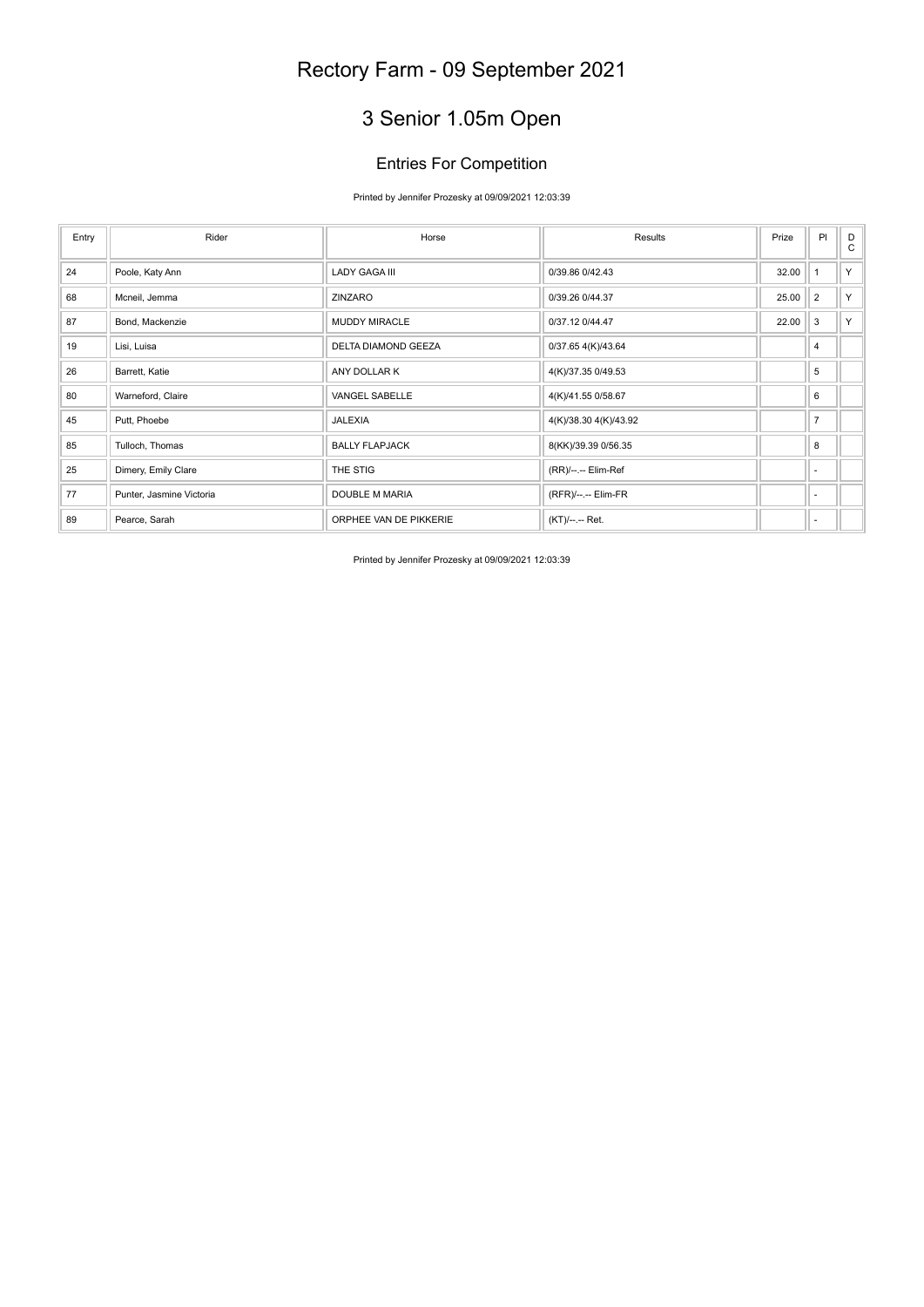### (4a) Lord & Lady Equestrian Senior Newcomers First Round & (4b) Senior 1.10m Open

#### Entries For Competition

Printed by Jennifer Prozesky at 09/09/2021 13:09:49

| Entry        | Rider                | Horse                       | Section      | Results                 | Prize | PI             | D<br>$\mathtt{C}$ |
|--------------|----------------------|-----------------------------|--------------|-------------------------|-------|----------------|-------------------|
| 17           | Tillson, Rosemary    | MBF GUY                     | 1.10M        | 0/36.95 0/43.11         | 42.00 | $\mathbf{1}$   | Y                 |
| 48           | Brownbill, Stephanie | CALCOURT SPARKLUND          | 1.10M        | 0/38.40 0/44.71         | 32.00 | $\overline{2}$ | Y.                |
| 74           | Coudray, Tiana       | HEADLEYS CHATTERBOX         | $\mathsf{N}$ | 0/39.27 0/46.88         | 22.00 | 3              | Y.                |
| 79           | Buck, Charli Rose    | <b>BILLY PAPADOPOLOUS</b>   | $\mathsf{N}$ | 0/42.20 0/49.18         | 22.00 | $\overline{4}$ | Y.                |
| 55           | Fletcher, William    | <b>KANDOO Z</b>             | N            | 0/41.01 0/51.11         |       | 5              | Y.                |
| 87           | Bond, Mackenzie      | MUDDY MIRACLE               | N            | 0/38.64 0/51.37         |       | 6              | Y.                |
| 60           | Mantel, Laura        | <b>B GLORY</b>              | $\mathsf{N}$ | 0/44.48 0/51.83         |       | $\overline{7}$ | Y                 |
| $\mathbf{1}$ | Austin, Sophie Ellen | EMMY Z                      | N            | 0/37.76 4(K)/46.85      |       | 8              |                   |
| 66           | Fernyhough, Joseph   | <b>STAND BACK KANNAN</b>    | $\mathsf{N}$ | 0/38.49 4(K)/47.08      |       | 9              |                   |
| 51           | Fletcher, Oliver     | QUINTINE VAN D'ABDIJHOEVE   | $\mathsf{N}$ | 0/40.15 4(K)/52.61      |       | 10             |                   |
| 90           | Bradstock, Alfie     | <b>NPS ILLUSIVE</b>         | $\mathsf{N}$ | 0/39.77 4(K)/52.67      |       | 11             |                   |
| 85           | Tulloch, Thomas      | <b>BALLY FLAPJACK</b>       | $\mathsf{N}$ | 0/39.53 4(K)/56.82      |       | 12             |                   |
| 73           | Coudray, Tiana       | <b>TALBOT TEDDY</b>         | N            | 0/41.82 4(K)/57.71      |       | 13             |                   |
| 20           | Ovens, Amy           | KII                         | $\mathsf{N}$ | 4(K)/36.66 4(K)/47.34   |       | 14             |                   |
| 24           | Poole, Katy Ann      | <b>LADY GAGA III</b>        | N            | 4(K)/38.07 4(K)/50.74   |       | 15             |                   |
| 27           | Barrett, Katie       | PLEASE BE CAREFUL           | 1.10M        | 4(R)/51.76 8(KK)/50.33  |       | 16             |                   |
| 32           | Lee, Lucie           | PAULINE VAN DE CRUYENVELDEN | $\mathsf{N}$ | 8(KK)/38.39 4(K)/55.95  |       | 17             |                   |
| 12           | Boschi, Eleanora     | CALLI J                     | 1.10M        | (RR)/--.-- Elim-Ref Tkt |       | ٠              |                   |
| 12           | Boschi, Eleanora     | CALLI J                     | 1.10M        | 0/50.54 0/57.70 Tkt     |       | $\sim$         |                   |

Printed by Jennifer Prozesky at 09/09/2021 13:09:49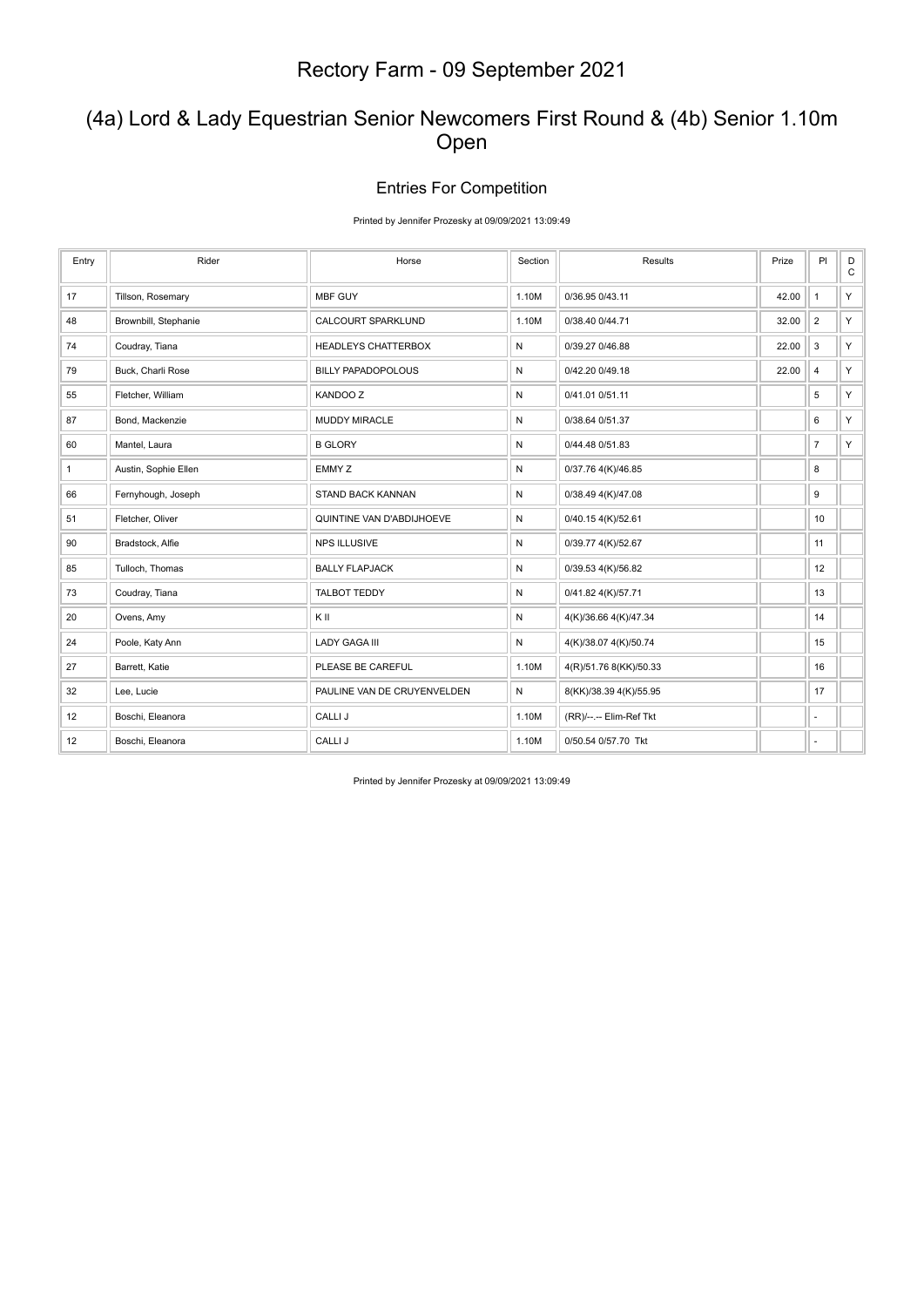## (5a) National 1.15m Members Cup Qualifier & (5b) Senior 1.15m Open

#### Entries For Competition

Printed by Jennifer Prozesky at 09/09/2021 14:15:32

| Entry | Rider                         | Horse                           | Section | Results                    | Prize | PI             | D<br>C |
|-------|-------------------------------|---------------------------------|---------|----------------------------|-------|----------------|--------|
| 17    | Tillson, Rosemary             | <b>MBF GUY</b>                  | BM1.15  | 0/46.86 0/37.77            | 52.00 | $\overline{1}$ | Y.     |
| 9     | Crago, Paul                   | <b>JANTINA</b>                  | BM1.15  | 0/51.53 0/42.41            | 37.00 | $\overline{2}$ | Y.     |
| 86    | Tulloch, Thomas               | ZIPPED UP                       | BM1.15  | 0/54.18 0/44.96            | 27.00 | $\mathbf{3}$   | Y.     |
| 39    | Seddon, Jodie                 | ELITE RIVIES CHEAT              | BM1.15  | 0/48.22 0/45.61            |       | 4              | Y.     |
| 49    | Brownbill, Stephanie          | DRUMRANKIN NEVERLAND            | BM1.15  | 0/52.69 4(K)/39.86         |       | 5              |        |
| 48    | Brownbill, Stephanie          | <b>CALCOURT SPARKLUND</b>       | BM1.15  | 0/50.48 4(K)/41.02         |       | 6              |        |
| 71    | Coudray, Tiana                | <b>CONFESSION TIME</b>          | BM1.15  | 0/53.26 4(K)/47.95         |       | $\overline{7}$ |        |
| 41    | Leay Parkinson, Jasmin Sophie | <b>IMAGINE HOF TER ZEEDYCKE</b> | BM1.15  | 0/46.66 4(R)/48.82         |       | 8              |        |
| 33    | Lee, Lucie                    | PAULINE VAN DE CRUYENVELDEN     | BM1.15  | 0/49.49 8(KK)/41.60        |       | 9              |        |
| 79    | Buck, Charli Rose             | <b>BILLY PAPADOPOLOUS</b>       | BM1.15  | 4(K)/48.34 8(KK)/43.28     |       | 10             |        |
| 27    | Barrett, Katie                | PLEASE BE CAREFUL               | BM1.15  | 8(KK)/45.57 11(KR:3)/56.35 |       | 11             |        |
| 42    | Ash, Eden                     | EDWARD VAN DER VELDHOEVE        | 1.15M   | 4(K)/51.83 4(K)/46.04 Tkt  |       | ٠              |        |

Printed by Jennifer Prozesky at 09/09/2021 14:15:32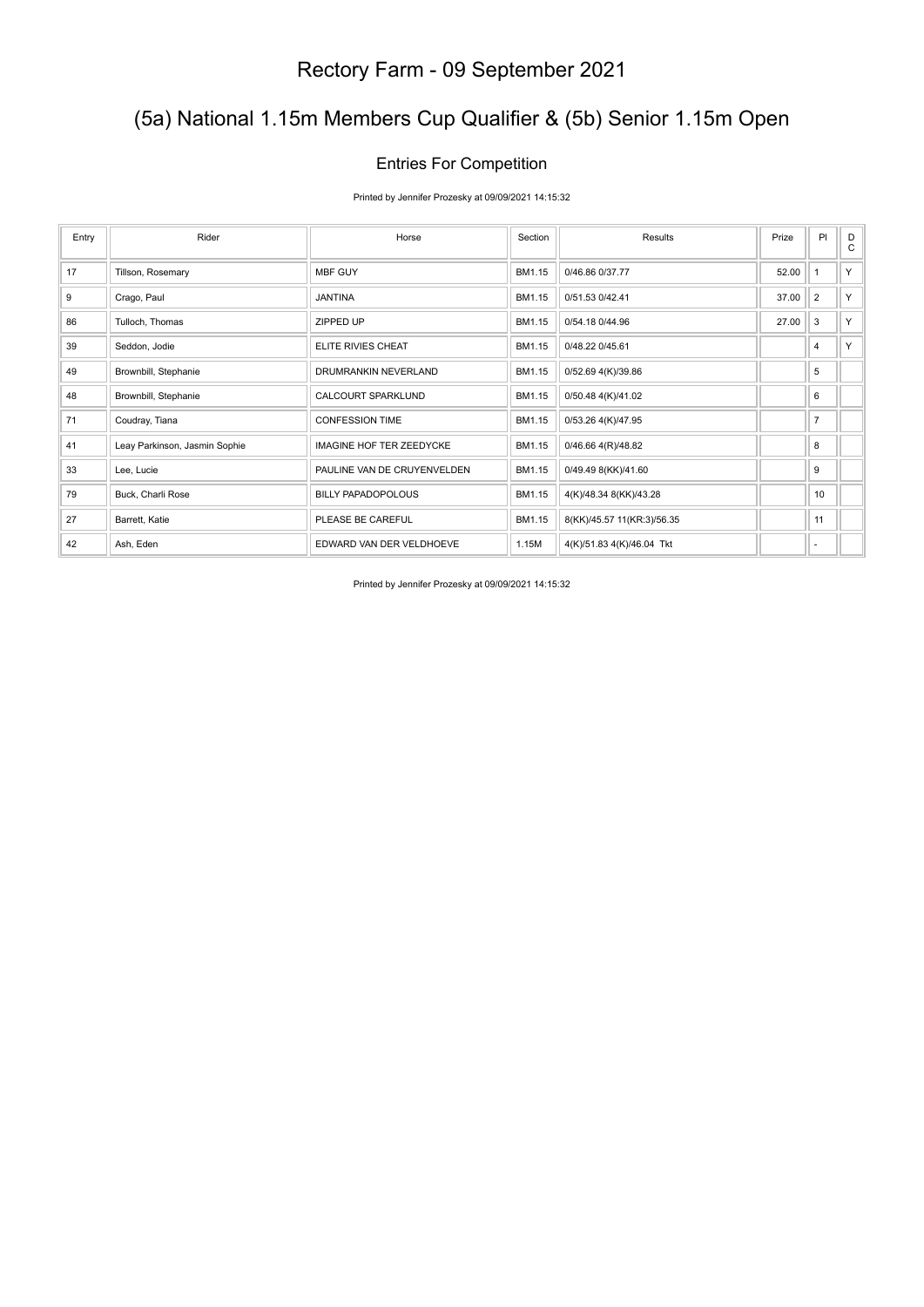## (6a) Equitop GLME Senior Foxhunter First Round & (6b) Senior 1.20m Open

#### Entries For Competition

Printed by Jennifer Prozesky at 09/09/2021 15:20:57

| Entry          | Rider                         | Horse                           | Section | Results                  | Prize | PI                      | $_{\rm C}^{\rm D}$ |
|----------------|-------------------------------|---------------------------------|---------|--------------------------|-------|-------------------------|--------------------|
| 21             | Ovens, Amy                    | JILL-MONE                       | F       | 0/46.85 0/37.54          | 52.00 | $\mathbf{1}$            | Y                  |
| 88             | Fernyhough, Joseph            | INDY VAN DE RIETVENNE           | F       | 0/47.12 0/37.78          | 37.00 | $\overline{2}$          | Y                  |
| 18             | Tillson, Rosemary             | <b>CASSINARO DREAM</b>          | 1.20M   | 0/51.80 0/38.52          | 27.00 | 3                       | Y                  |
| 11             | Crago, Paul                   | JUNE HOF TER ZEEDYCKE           | 1.20M   | 0/48.64 0/43.53          | 22.00 | $\overline{\mathbf{4}}$ | Y                  |
| 41             | Leay Parkinson, Jasmin Sophie | <b>IMAGINE HOF TER ZEEDYCKE</b> | 1.20M   | 0/49.09 0/43.96          | 22.00 | $\,$ 5 $\,$             | Y                  |
| 51             | Fletcher, Oliver              | QUINTINE VAN D'ABDIJHOEVE       | F       | 0/54.07 0/44.42          |       | 6                       | Y                  |
| 52             | Fletcher, Oliver              | <b>BP POCAHONTAS</b>            | F       | 0/49.37 0/44.95          |       | $\overline{7}$          | Y                  |
| $\overline{7}$ | Tanaka, Toshiyuki             | TALMA D'ALLOU                   | F       | 0/50.16 0/45.76          |       | 8                       | Y.                 |
| 8              | Tanaka, Toshiyuki             | <b>KELECYN PIRATE</b>           | F       | 0/46.89 0/46.05          |       | 9                       | Y                  |
| 302            | Fletcher, Oliver              | <b>JET LAG</b>                  | F       | 0/49.80 0/46.79          |       | 10                      | Y.                 |
| 62             | Magner, Darragh               | <b>HOWS MY NAME</b>             | 1.20M   | 0/50.22 0/50.03          |       | 11                      | Y                  |
| 67             | Fernyhough, Joseph            | CALCOURT DENBIGH                | F       | 0/47.53 4(K)/38.70       |       | 12                      |                    |
| 83             | Young, Francesca              | FALAY DU BEAUVOIS               | F       | 0/48.67 4(K)/38.93       |       | 13                      |                    |
| 56             | Tucker, Charlotte             | JOY RIDER HX                    | F       | 0/53.30 4(K)/43.59       |       | 14                      |                    |
| 54             | Fletcher, William             | DREWMAIN KARISMA                | F       | 0/49.42 4(K)/43.75       |       | 15                      |                    |
| $\overline{2}$ | Austin, Sophie Ellen          | <b>FICUS</b>                    | F       | 0/50.77 4(K)/44.14       |       | 16                      |                    |
| 9              | Crago, Paul                   | <b>JANTINA</b>                  | F       | 4(K)/51.66 0/46.54       |       | 17                      |                    |
| 93             | Marins, Rafael                | <b>EDOBANTOS</b>                | F       | 4(K)/47.39 4(K)/41.02    |       | 18                      |                    |
| 78             | Mantel, Elizabeth             | <b>K GRACIOUS</b>               | F       | 10(KD:2)/63.44 0/47.08   |       | 19                      |                    |
| 91             | Bradstock, Alfie              | <b>NPS GEORGIA</b>              | F       | 4(K)/49.09 8(KK)/44.44   |       | 20                      |                    |
| 86             | Tulloch, Thomas               | ZIPPED UP                       | F       | 8(KK)/53.14 4(K)/47.15   |       | 21                      |                    |
| 78             | Mantel, Elizabeth             | <b>K GRACIOUS</b>               | F       | 0/50.68 0/45.13 HC       |       | ÷.                      |                    |
| 91             | Bradstock, Alfie              | <b>NPS GEORGIA</b>              | F       | 4(K)/49.19 4(K)/48.66 HC |       | ٠                       |                    |

Printed by Jennifer Prozesky at 09/09/2021 15:20:57